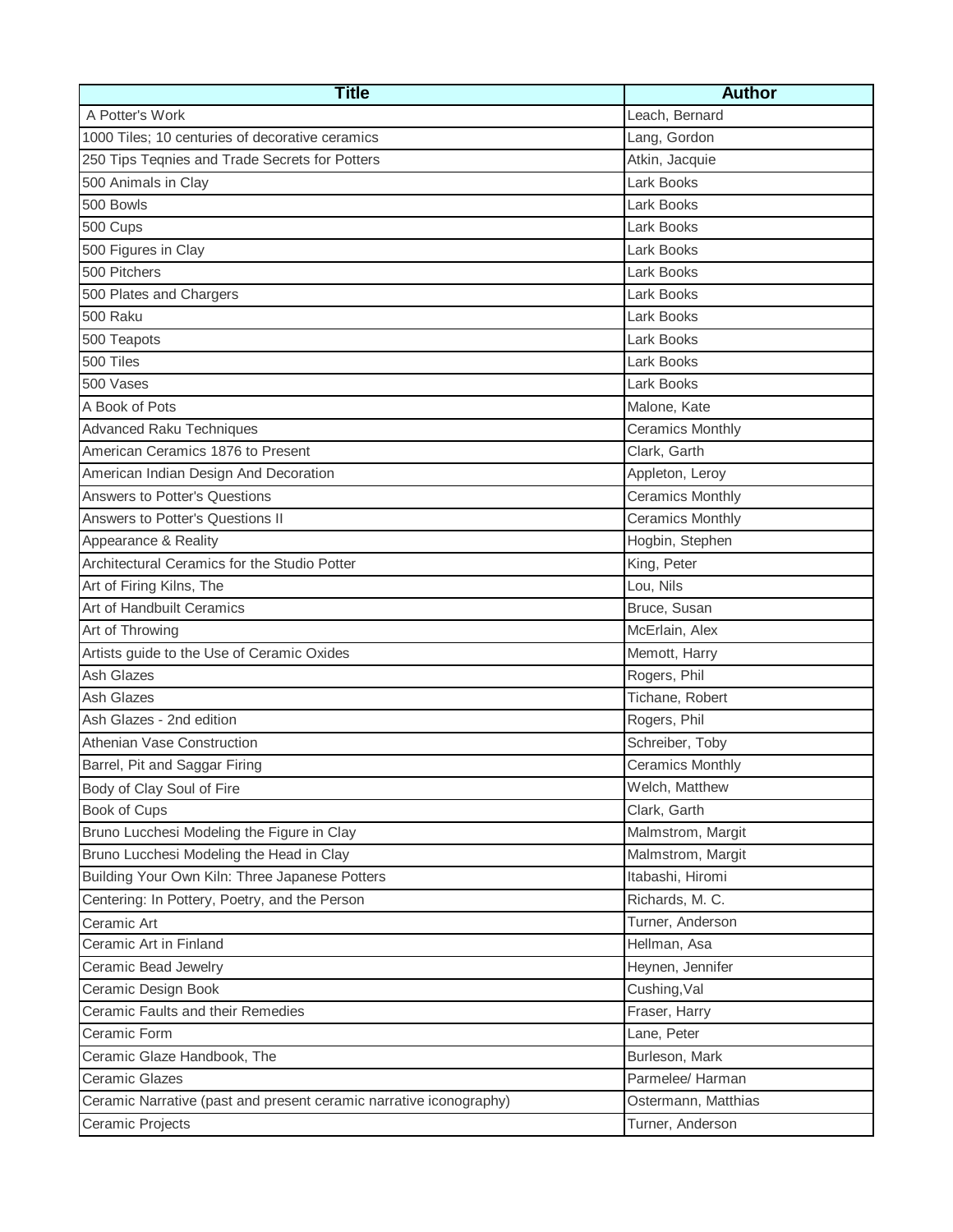| Ceramic Science for the Potter                                             | Lawrence, W.G.                |
|----------------------------------------------------------------------------|-------------------------------|
| Ceramic Sculpture                                                          | Kenny, John B.                |
| Ceramic Sculpture                                                          | Turner, Anderson              |
| Ceramic Spectrum, The                                                      | Hopper, Robin                 |
| Ceramic Surface, The                                                       | Ostermann, Matthias           |
| <b>Ceramic Transfer Printing</b>                                           | Petrie, Kevin                 |
| Ceramics                                                                   | Cottier-Angeli, Fiorella      |
| <b>Ceramics Design Course</b>                                              | Quinn, Anthony                |
| Ceramics for Gardens and Landscapes                                        | Hessenburg, Karen             |
| Ceramics from Islamic Lands                                                | <b>Kuwait National Museum</b> |
| Ceramics Handbook: Low-firing and Burnishing                               | von Dassow, Sumi              |
| Ceramics Handbook: Paper Clay 2nd Edition                                  | Gault, Rosette                |
| Ceramics in America 2010                                                   | Hunter, Robert                |
| Ceramics, A Lifetime of Works, Ideas and Teachings                         | Hopper, Robin                 |
| Ceramics: Ways Of Creation; 36 contemporary ceramic artists and their work | Zakin, Richard                |
| Ceramique                                                                  | Desy, Louise                  |
| China Pain and Overglaze                                                   | Lewing, Paul                  |
| Clay and Glaze Handbook; Guide to choosing and working with clay & glaze   | Zamek, Jeff                   |
| Clay: A Studio Handbook                                                    | Pitelka, Vince                |
| Colour in Clay                                                             | Waller, Jane                  |
| <b>Colouring Clay</b>                                                      | Connell, Joe                  |
| Complete Dinner Party                                                      | Chicago, Judy                 |
| Complete Guide to High-Fire Glazes, The                                    | Britt, John                   |
| Complete Potter, The                                                       | Mattison, Steve               |
| Complete Potter's Companion                                                | Birks, Tony                   |
| Contemporary British Studio Ceramics                                       | Carlano, Annie                |
| <b>Contemporary Ceramics</b>                                               | Peterson, Susan               |
| Contemporary Porcelain                                                     | Lane, Peter                   |
| Craft and Art of Clay                                                      | Peterson, Susan               |
| Craft of the Potter                                                        | Casson, Michael               |
| Craft: Perception & Practice (contemporary Canadian craft)                 | Gustafson, Paula              |
| Creation Out Of Clay; Ceramic art and writings of Brother Thomas           | Williams, Rosemary            |
| Creative Ideas for Clay Artists                                            | Turner, Anderson              |
| Creative Ideas for Clay Artists                                            | Turner, Anderson              |
| <b>Creative Pottery</b>                                                    | Coakes, Michelle              |
| <b>Creative Pottery</b>                                                    | Cosentino, Peter              |
| <b>Crystalline Glazes</b>                                                  | Creber, Diane                 |
| <b>Decorating Ceramics</b>                                                 | Cooney, Nicky                 |
| <b>Decorating Techniques</b>                                               | Chavarria, Joaquim            |
| Design!                                                                    | Aimone, Steven                |
| Dossier for Manganese                                                      | Proctor, Hughes               |
| Drawing on the Right side of the Brain                                     | Edwards, Betty                |
| Early Canadian Pottery                                                     | Webster, Donald               |
| <b>Electric Firing</b>                                                     | Turner, Anderson              |
| Electric Kiln Ceramics; Guide to clays and glazes                          | Zakin, Richard                |
| Encyclopedia of Mosaic Techniques                                          | Biggs, Emma                   |
| Encyclopedia of Pottery Techniques                                         | Cosentino, Peter              |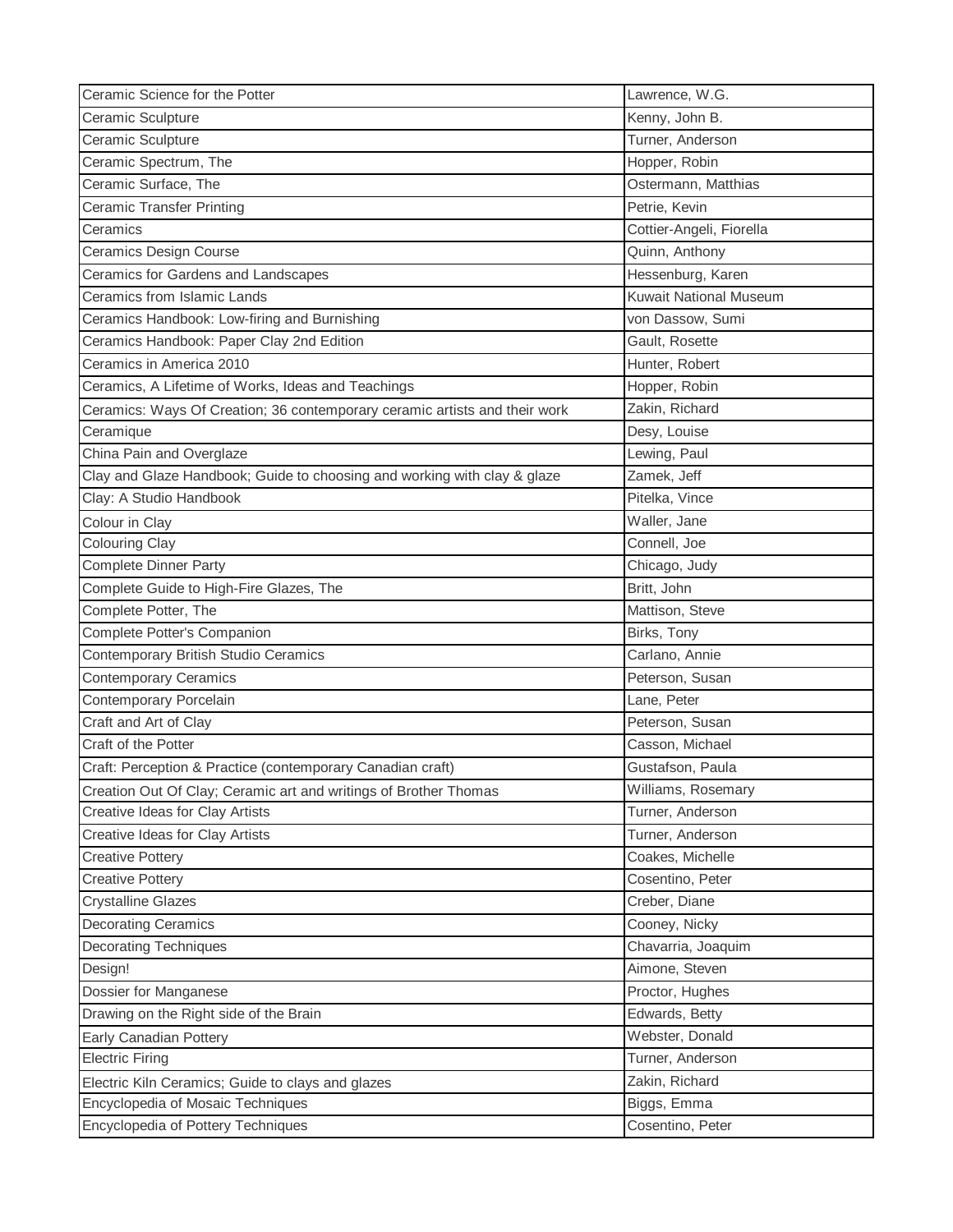| English Porcelain 1745-95                                                    | Young, Hilary                |
|------------------------------------------------------------------------------|------------------------------|
| English Pottery 1620 - 1840                                                  | Hildyard, Robin              |
| Everson Museum of Art: American Ceramics                                     | Perry, Barbara               |
| Expertise: A Technical Guide to Ceramics                                     | Toki, John                   |
| Exploring Clay with Children                                                 | Utley, Chris                 |
| Exploring Comtemporary Craft: History, Theory                                | Johnson, Jean                |
| <b>Exploring Electric Kiln Techniques</b>                                    | <b>Ceramics Monthly</b>      |
| <b>Extruded Ceramics</b>                                                     | Pancioli, Diana              |
| Extruder Book, The                                                           | Baird, Daryl                 |
| Extruder, Mold and Tile                                                      | Turner, Anderson             |
| Figure in Fired Clay                                                         | Blandino, Betty              |
| Fire and Earth                                                               | <b>Burlington Art Centre</b> |
| Fired Up with Raku: Over 300 Raku Recipes                                    | Poulton, Irene               |
| Firing: Philosphies within Contemporary Practices                            | Jones, David                 |
| Flowerpots                                                                   | Keeling, Jim                 |
| <b>Functional Pottery</b>                                                    | Hopper, Robin                |
| Gardenware                                                                   | Lungley, Martin              |
| Glaze Book, The (A visual catalog of decorative ceramic glazes)              | Murfitt, Stephen             |
| Glazes and Glazing                                                           | Turner, Anderson             |
| <b>Glazes and Glazing Techniques</b>                                         | Daly, Greg                   |
| Glazes Cone 6, 1240C                                                         | Bailey, Michael              |
| Glazes for the Craft Potter                                                  | Fraser, Harry                |
| <b>Glazes from Natural Soucres</b>                                           | Sutherland, Brian            |
| Glazes: Materials, Recipes and Techniques                                    | Turner, Anderson             |
| <b>Great Ideas for Potters</b>                                               | <b>Ceramics Monthly</b>      |
| Guide to the Collection of Tiles                                             | Lane, Arthur                 |
| Hamada- Potter                                                               | Leach, Bernard               |
| <b>Hand Built Ceramics</b>                                                   | Waller, Jane                 |
| <b>Hand Formed Ceramics</b>                                                  | Zakin, Richard               |
| Handbuilding                                                                 | Hardy, Michael               |
| <b>Handbuilding Ceramic Forms</b>                                            | Woody, Elsbeth S.            |
| <b>Handbuilding Pottery</b>                                                  | Warshaw, Josie               |
| <b>Handbuilt Ceramics</b>                                                    | Triplett, Kathy              |
| <b>Handbuilt Tableware</b>                                                   | Triplett, Kathy              |
| Handmade Potter's Tools                                                      | Whitford, Phillip            |
| <b>Handmade Tiles</b>                                                        | Giorgini, Frank              |
| Hands In Clay - 4th edition                                                  | Speight, Charlotte           |
| Hans Coper; biography                                                        | Birks, Tony                  |
| Hares Fur, Tortoiseshell and Partridge Feather (Chinese brown & black glazed |                              |
| ceramics)                                                                    | Mowrey, Robert               |
| Health Hazards Manual for Artists                                            | McCann, Michael              |
| Historic Pottery of Pueblo Indians                                           | Frank, Larry                 |
| Human Form in Clay                                                           | Waller, Jane                 |
| I'd Rather be in the Studio                                                  | Stanfield, Allison           |
| Illustrated Dictionary of Practical Pottery                                  | Fournier, Robert             |
| Image Transfer on Clay                                                       | Wandless, Paul Andrew        |
| <b>Imaginative Pottery</b>                                                   | Harvey, David                |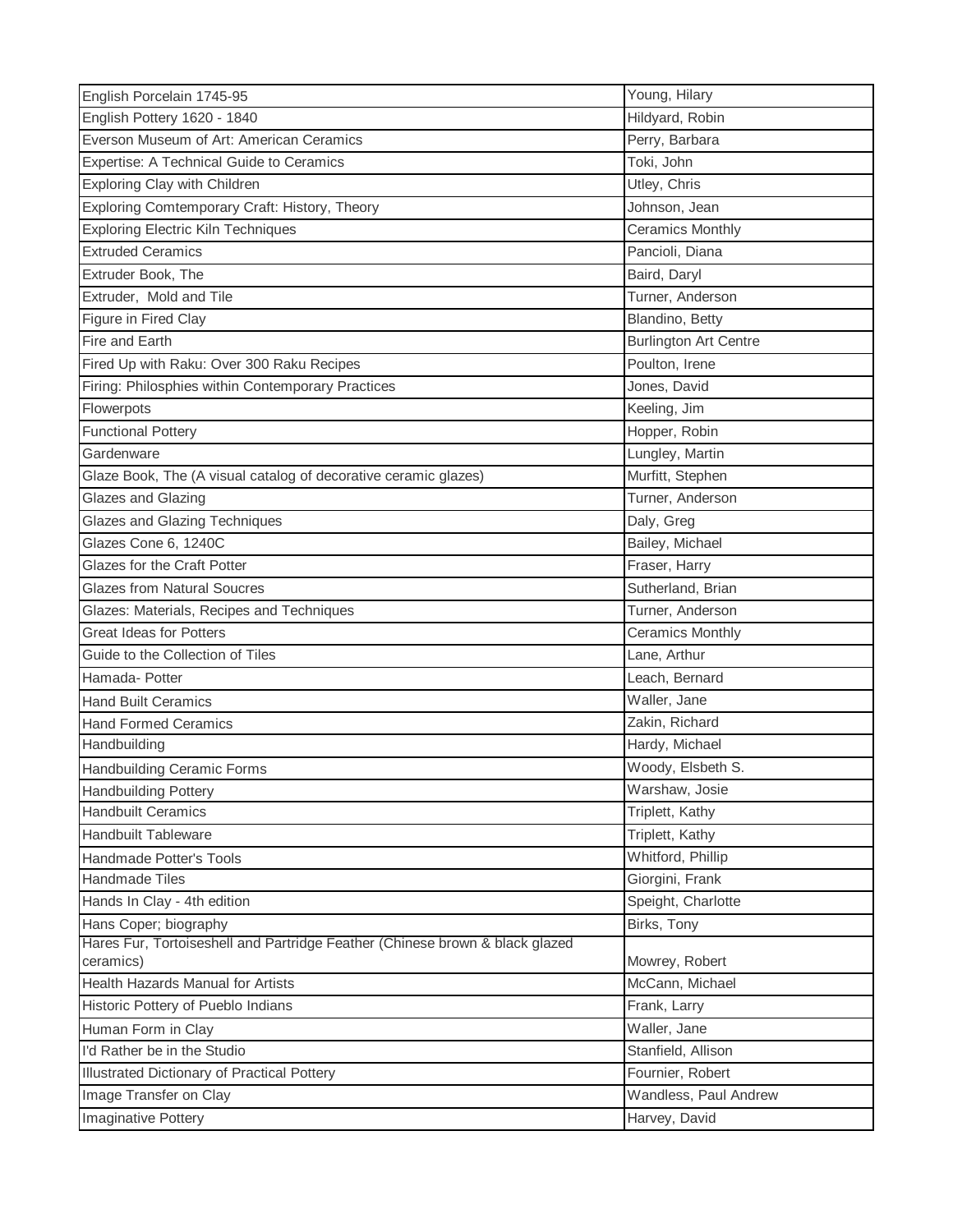| Impressed and Incised Ceramics                                     | Minogue, Coll             |
|--------------------------------------------------------------------|---------------------------|
| Iznik                                                              | Denny, Walter B.          |
| Japanese Border Designs                                            | Menten, Theodore          |
| Japanese Pottery Handbook                                          | Simpson, Penny            |
| Japanese Teapots                                                   | Kanzaki, Noritake         |
| Kiln Book, The: Materials, Specifications and Construction         | Olsen, Frederick          |
| Kiln Construction                                                  | Finch, Joe                |
| Language of Ornament, The                                          | Trilling, James           |
| Living the Artist's Life                                           | Dorrell, Paul             |
| Living Tradition of Maria Martinez                                 | Peterson, Susan           |
| Lucy M Lewis: American Indian Potter                               | Peterson, Susan           |
| Macro-Crystalline Glazes                                           | Isley, Peter              |
| Making & Installing Handmade Tiles                                 | Pozo, Angelica            |
| <b>Making Ceramic Sculpture</b>                                    | Acero, Raul               |
| Making Marks: Discovering the Ceramic Surface                      | Hopper, Robin             |
| Making Pottery Without a Wheel                                     | Ball, F. Carlton          |
| Man Who Makes Heads with His Hands, The                            | Stevens, John             |
| Mary Wondrausch on Slipware                                        | Wondrausch, Mary          |
| <b>Mastering Cone 6 Glazes</b>                                     | Roy, Ron; Hesselberth     |
| Mastering Raku                                                     | Branfman, Steven          |
| Masterpieces- Japanese and Chinese Art                             | <b>British Museum</b>     |
| <b>Masters Earthenware</b>                                         | Lark Books                |
| Masters Porcelain                                                  | Lark Books                |
| Modelage Premier Approche                                          | Nour-Margeault, Dominique |
| Modelling a likeness in Clay                                       | Grubbs, Daisey            |
| Modern Japanese Ceramics                                           | Crueger, Anneliese        |
| <b>Mold Making for Ceramics</b>                                    | Frith, Donald             |
| More Glazes I use                                                  | Coleman, Tom              |
| Mud Pie Dilemma                                                    | Nance, John               |
| Naked Clay: Ceramics Without Glaze                                 | Perryman, Jane            |
| New Maiolica, The; Contemporary approaches to colour and technique | Ostermann, Matthias       |
| Out Of The Earth Into The Fire - 2nd edition                       | Obstler, Mimi             |
| Painting with Smoke: David Roberts, Raku Potter                    | Green, Lynne              |
| Paper Clay for Ceramic Sculptors: Studio Companion                 | Gault, Rosette            |
| Penland Book of Ceramics, The                                      | Lark Books                |
| Peter Voulkos                                                      | Slivka, Rose              |
| Plaster Mold and Model Making                                      | Chaney, Charles           |
| <b>Post Modern Ceramics</b>                                        | Del Vecchio, Mark         |
| Pots for Plants and Gardens                                        | Huggins, John             |
| Potter's Book of Glaze Recipes                                     | Cooper, Emmanuel          |
| Potter's Book, A                                                   | Leach, Bernard            |
| Potter's Dictionary of Materials and Technique                     | Hamer, Frank and Janet    |
| Potter's Directory of Shape and Form                               | French, Neal              |
| Potter's Eye, The, Art & Tradition in North Carolina               | Hewitt, Mark              |
| Potter's Handbook, A                                               | Nelson, Glenn             |
| Potters on Pottery                                                 | Cameron, Elisabeth        |
| Potter's Palette, The; guide to creating 700 glaze & slip colours  | Constant, C et al         |
|                                                                    |                           |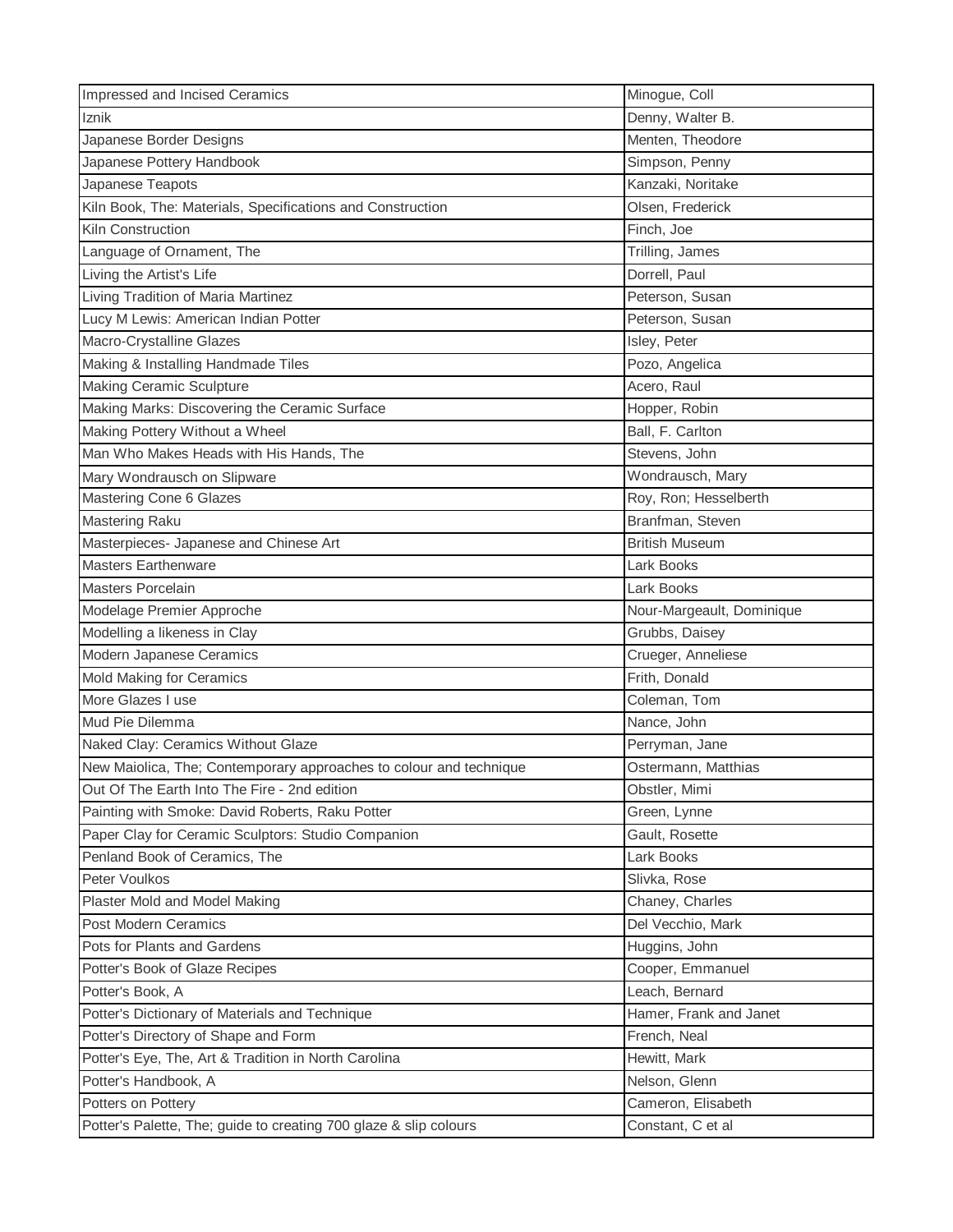| Potter's Workbook, A                                  | Illian, Clary            |
|-------------------------------------------------------|--------------------------|
| <b>Pottery Decoration</b>                             | Shafer, Thomas           |
| Pottery Decoration: Comtemporary Approaches           | Gibson, John             |
| Pottery Form                                          | Rhodes, Daniel           |
| <b>Pottery Making Techniques</b>                      | Turner, Anderson         |
| Pottery, Politics, Art                                | Mohr, Richard D.         |
| Pottery: A Guide to Advanced Techniques               | Wensley, Doug            |
| Pottery: The Technique of Throwing                    | Colbeck, John            |
| Practical Handbook Potter's Guide to Handbuilding     | Warshaw, Josie           |
| Practical Potter a Step-by-Step Handbook, The         | Warshaw, Josie           |
| <b>Practical Solutions for Potters</b>                | Bliss, Gill              |
| <b>Primitive Pottery</b>                              | Riegger, Hal             |
| Raku- A practical Approach                            | Branfman, Steve          |
| Raku Firing                                           | Jones, Bill              |
| <b>Raku Pottery</b>                                   | Piepenburg, Robert       |
| Raku, Art and Technique                               | Riegger, Hal             |
| Raku, Pit and Barrel                                  | Turner, Anderson         |
| Resist and Masking Techniques                         | Beard, Peter             |
| Sawdust Firing                                        | Hessenburg, Karen        |
| <b>Sculptural Ceramics</b>                            | Gregory, lan             |
| Setting Up Your Ceramic Studio                        | Scotchie, Virginia       |
| Sex Pots                                              | Mathieu, Paul            |
| Shoji Hamada                                          | Peterson, Susan          |
| Simon Leach's Pottery Handbook                        | Leach, Simon             |
| Single Firing, the pros and cons                      | Tristram, Fran           |
| <b>Slab Built Ceramics</b>                            | Minogue, Coll            |
| Slips and Slipware                                    | Phillips, Anthony        |
| Slipware                                              | Eden, Victoria & Michael |
| Smashing Glazes; 53 artists' insights and recipes     | Peterson, Susan          |
| Smoke fired Pottery                                   | Perryman, Jane           |
| Smoke Firing contemporary arists and approaches       | Perryman, Jane           |
| Soda Glazing                                          | Tudball, Ruth Anne       |
| Soda, Clay and Fire                                   | Nichols, Gail            |
| Sources of Inspiration                                | Genders, Carolyn         |
| Southwestern Pottery                                  | Hayes, Allan             |
| Spirit of Ceramic Design                              | Piepenburg, Robert       |
| Spirit of Clay, The                                   | Piepenburg, Robert       |
| Start Painting Pottery and Bisque                     | Blades, Scott            |
| Stayin' Alive: Survival Tactics for the Visual Artist | Hopper, Robin            |
| <b>Studio Ceramics</b>                                | Turner, Anderson         |
| Studio Ceramics in Canada                             | Crawford, Gail           |
| Studio Porcelain; contemporary design and techniques  | Lane, Peter              |
| <b>Studio Potter Book</b>                             | Williams, Gerry          |
| Studio Pottery in Britain 1900 - 2005                 | Jones, Jeffrey           |
| Studio Practices, Techniques and Tips                 | Turner, Anderson         |
| Success in the Arts                                   | Shumate, A. Michael      |
| Surface Decoration                                    | Turner, Anderson         |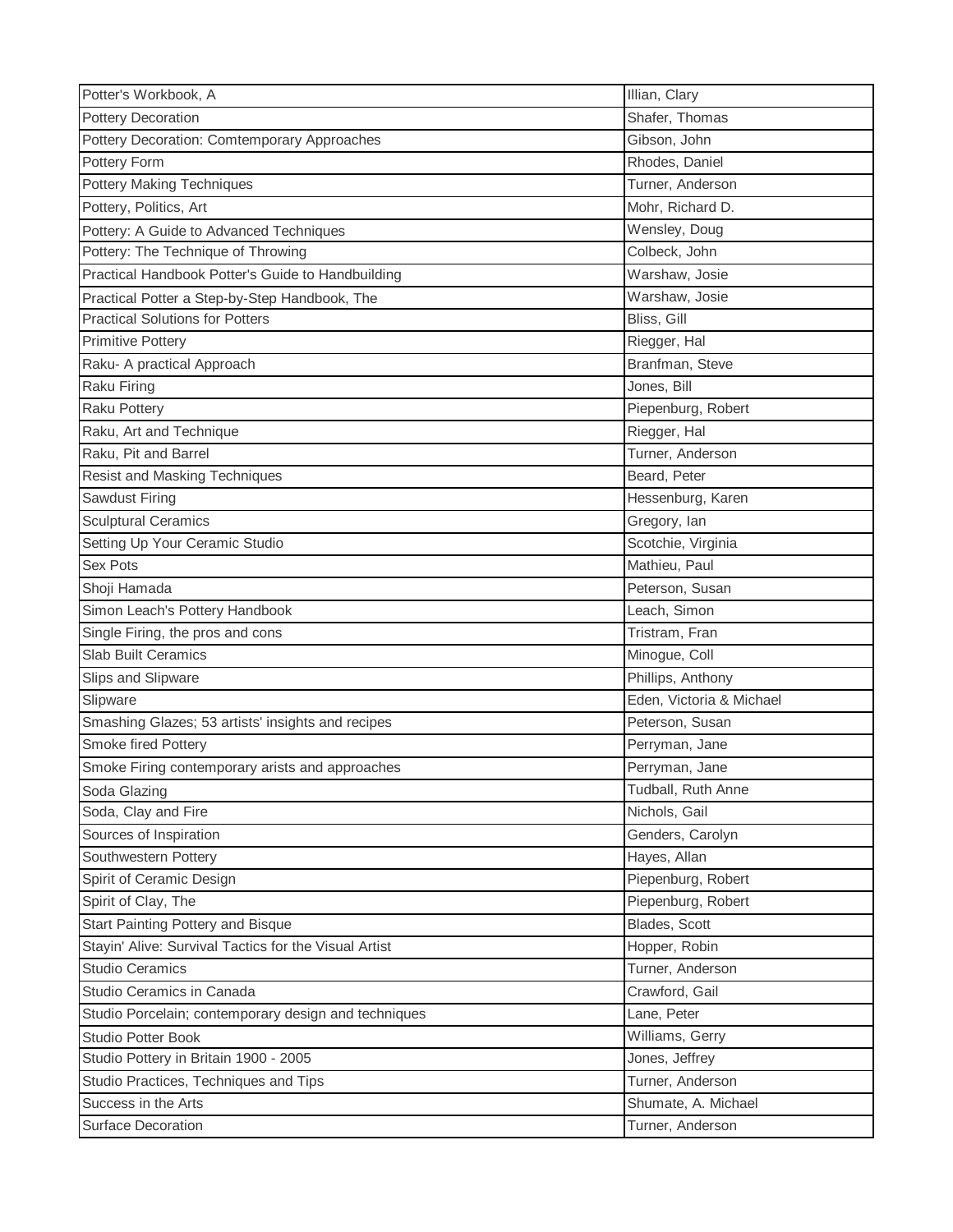| Surface Decoration for Low Fire Ceramics                                      | Peters, Lynn                |
|-------------------------------------------------------------------------------|-----------------------------|
| Surface Design for Ceramists                                                  | Mills, Maureen              |
| Susie Cooper                                                                  | Casey, Andrew               |
| Ten Thousand Years of Pottery                                                 | Cooper, Emmanuel            |
| The Art and Craft of Ceramics: Techniques, Projects, Inspiration              | Ros i Frifola, Maria Dolors |
| The New Ceramics Colour in Glazes                                             | Bloomfield, Linda           |
| The New Ceramics Throwing                                                     | Phethean, Richard           |
| The New Ceramics; Developing Glazes                                           | Daly, Greg                  |
| The Portrait in Clay                                                          | Rubino, Peter               |
| The Potter's Bible (Reference for both beginners and advanced potters)        | Scott, Marylin              |
| The Remarkable Potters of Seagrove                                            | Brown, Charlotte            |
| The Teapot Book                                                               | Woodhead, Steve             |
| Thowing and Handbuilding                                                      | Turner, Anderson            |
| <b>Throwing Pots</b>                                                          | Rogers, Phil                |
| <b>Traditional Dutch Tile Design</b>                                          | Peppin Press                |
| <b>Treasury of Turkish Designs</b>                                            | Akar, Azade                 |
| Two Books in One Ceramics                                                     | Mattison, Steve             |
| Unknown Craftsman, A Japanese Insight into Beauty                             | Yanagi, Soetsu              |
| Warren Mackenzie: an American Potter<br>Lewis, David                          |                             |
| What Every Potter Should Know; Answers & solutions to common pottery problems | Zamek, Jeff                 |
| <b>Wheel Thrown Ceramics</b>                                                  | Davis, Don                  |
| Wood Fired Stoneware and Porcelain                                            | Troy, Jack                  |
| Wood Firing: Journeys and Techniques                                          | Lehman, Dick                |
| <b>Woodfired Pottery</b>                                                      | Beecher, Susan              |
| Working with Clay, 2nd edition                                                | Peterson, Susan             |
| Working with Paperclay and Other Additives                                    | Lightwood, Anne             |
| Working with Porcelain                                                        | Sandeman, Allison           |
| World of Japanese Ceramics                                                    | Sanders, Hubert H.          |
| Writing the Artist Statement: Revealing the True Spirit of your Work          | Goodwin, Ariane             |
| Zen and the Art of Pottery                                                    | Beittel, Ken                |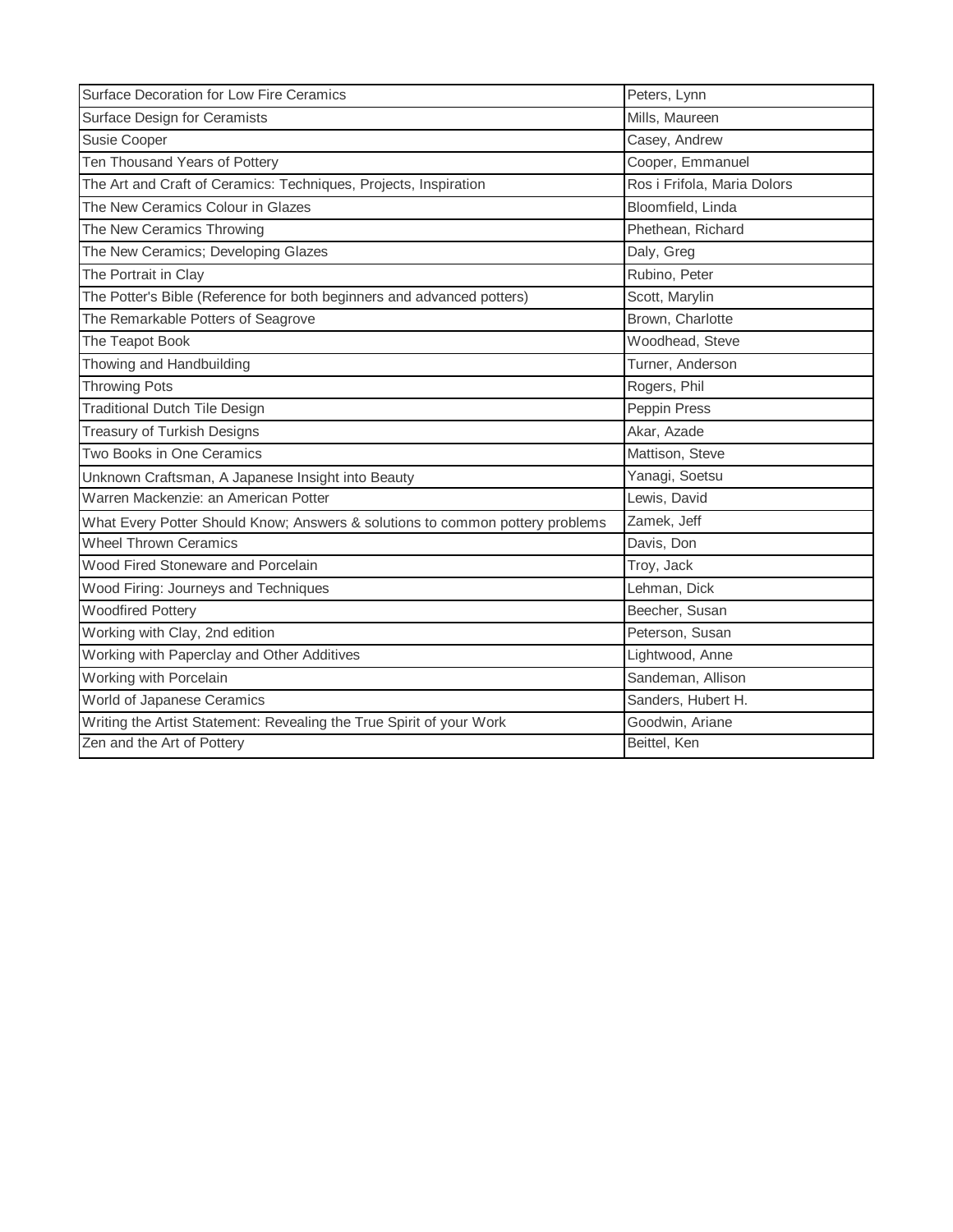| <b>Author</b>                | <b>Title</b>                                   |
|------------------------------|------------------------------------------------|
| Acero, Raul                  | <b>Making Ceramic Sculpture</b>                |
| Aimone, Steven               | Design!                                        |
| Akar, Azade                  | <b>Treasury of Turkish Designs</b>             |
| Appleton, Leroy              | American Indian Design And Decoration          |
| Atkin, Jacquie               | 250 Tips Teqnies and Trade Secrets for Potters |
| Bailey, Michael              | Glazes Cone 6, 1240C                           |
| Baird, Daryl                 | Extruder Book, The                             |
| Ball, F. Carlton             | Making Pottery Without a Wheel                 |
| Beard, Peter                 | Resist and Masking Techniques                  |
| Beecher, Susan               | <b>Woodfired Pottery</b>                       |
| Beittel, Ken                 | Zen and the Art of Pottery                     |
| Biggs, Emma                  | Encyclopedia of Mosaic Techniques              |
| Birks, Tony                  | Complete Potter's Companion                    |
| Birks, Tony                  | Hans Coper; biography                          |
| Blades, Scott                | Start Painting Pottery and Bisque              |
| Blandino, Betty              | Figure in Fired Clay                           |
| Bliss, Gill                  | <b>Practical Solutions for Potters</b>         |
| Bloomfield, Linda            | The New Ceramics Colour in Glazes              |
| Branfman, Steve              | Raku- A practical Approach                     |
| Branfman, Steven             | <b>Mastering Raku</b>                          |
| <b>British Museum</b>        | Masterpieces- Japanese and Chinese Art         |
| Britt, John                  | Complete Guide to High-Fire Glazes, The        |
| Brown, Charlotte             | The Remarkable Potters of Seagrove             |
| Bruce, Susan                 | Art of Handbuilt Ceramics                      |
| Burleson, Mark               | Ceramic Glaze Handbook, The                    |
| <b>Burlington Art Centre</b> | Fire and Earth                                 |
| Cameron, Elisabeth           | Potters on Pottery                             |
| Carlano, Annie               | Contemporary British Studio Ceramics           |
| Casey, Andrew                | Susie Cooper                                   |
| Casson, Michael              | Craft of the Potter                            |
| <b>Ceramics Monthly</b>      | <b>Advanced Raku Techniques</b>                |
| <b>Ceramics Monthly</b>      | Answers to Potter's Questions                  |
| <b>Ceramics Monthly</b>      | Answers to Potter's Questions II               |
| <b>Ceramics Monthly</b>      | <b>Exploring Electric Kiln Techniques</b>      |
| <b>Ceramics Monthly</b>      | Great Ideas for Potters                        |
| <b>Ceramics Monthly</b>      | Barrel, Pit and Saggar Firing                  |
| Chaney, Charles              | Plaster Mold and Model Making                  |
| Chavarria, Joaquim           | <b>Decorating Techniques</b>                   |
| Chicago, Judy                | <b>Complete Dinner Party</b>                   |
| Clark, Garth                 | American Ceramics 1876 to Present              |
| Clark, Garth                 | Book of Cups                                   |
| Coakes, Michelle             | <b>Creative Pottery</b>                        |
| Colbeck, John                | Pottery: The Technique of Throwing             |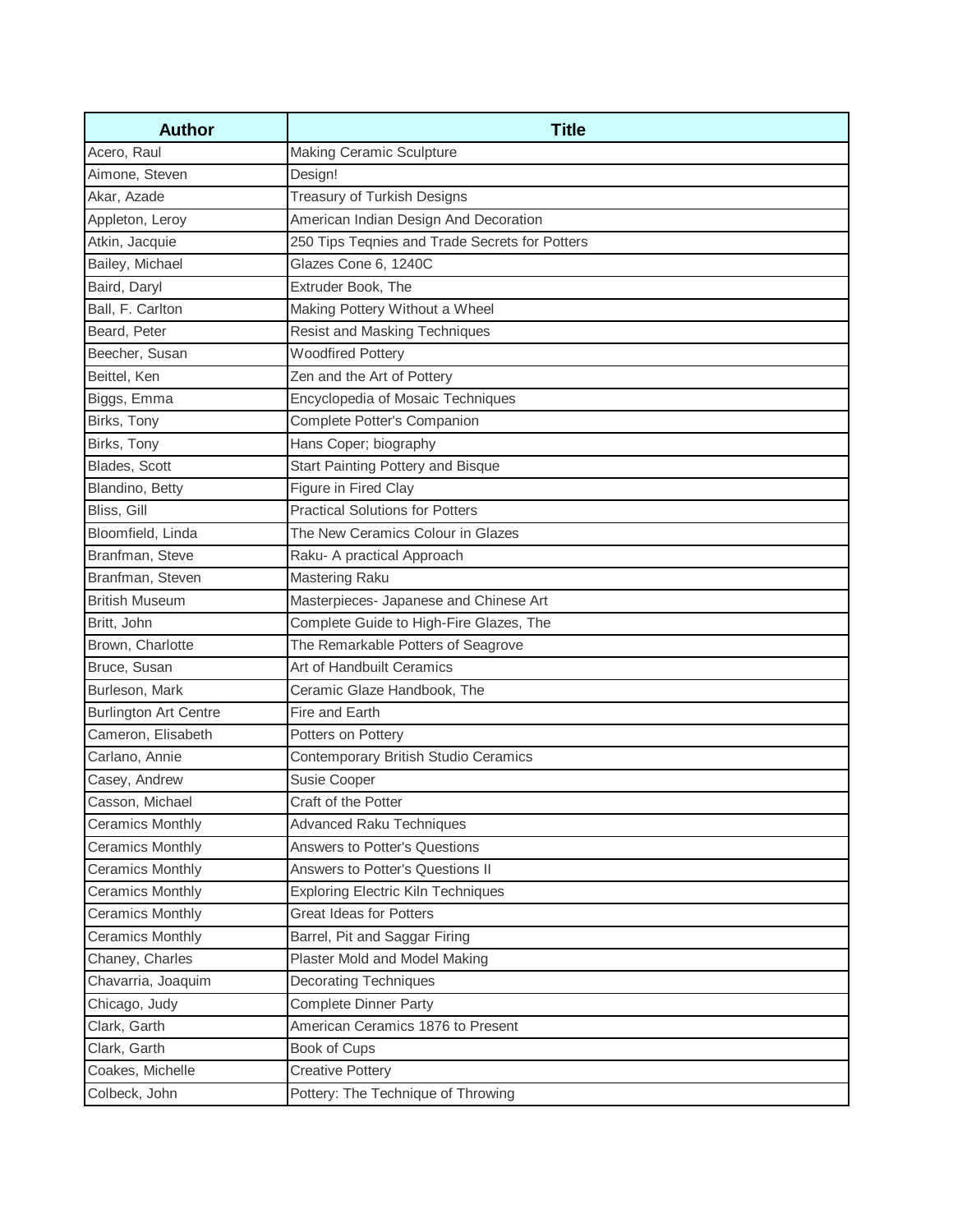| Coleman, Tom             | More Glazes I use                                                    |
|--------------------------|----------------------------------------------------------------------|
| Connell, Joe             | <b>Colouring Clay</b>                                                |
| Constant, C et al        | Potter's Palette, The; guide to creating 700 glaze & slip colours    |
| Cooney, Nicky            | <b>Decorating Ceramics</b>                                           |
| Cooper, Emmanuel         | Potter's Book of Glaze Recipes                                       |
| Cooper, Emmanuel         | Ten Thousand Years of Pottery                                        |
| Cosentino, Peter         | <b>Creative Pottery</b>                                              |
| Cosentino, Peter         | Encyclopedia of Pottery Techniques                                   |
| Cottier-Angeli, Fiorella | Ceramics                                                             |
| Crawford, Gail           | Studio Ceramics in Canada                                            |
| Creber, Diane            | <b>Crystalline Glazes</b>                                            |
| Crueger, Anneliese       | Modern Japanese Ceramics                                             |
| Cushing, Val             | Ceramic Design Book                                                  |
| Daly, Greg               | <b>Glazes and Glazing Techniques</b>                                 |
| Daly, Greg               | The New Ceramics; Developing Glazes                                  |
| Davis, Don               | <b>Wheel Thrown Ceramics</b>                                         |
| Del Vecchio, Mark        | Post Modern Ceramics                                                 |
| Denny, Walter B.         | Iznik                                                                |
| Desy, Louise             | Ceramique                                                            |
| Dorrell, Paul            | Living the Artist's Life                                             |
| Eden, Victoria & Michael | Slipware                                                             |
| Edwards, Betty           | Drawing on the Right side of the Brain                               |
| Finch, Joe               | Kiln Construction                                                    |
| Fournier, Robert         | <b>Illustrated Dictionary of Practical Pottery</b>                   |
| Frank, Larry             | Historic Pottery of Pueblo Indians                                   |
| Fraser, Harry            | Ceramic Faults and their Remedies                                    |
| Fraser, Harry            | Glazes for the Craft Potter                                          |
| French, Neal             | Potter's Directory of Shape and Form                                 |
| Frith, Donald            | Mold Making for Ceramics                                             |
| Gault, Rosette           | Ceramics Handbook: Paper Clay 2nd Edition                            |
| Gault, Rosette           | Paper Clay for Ceramic Sculptors: Studio Companion                   |
| Genders, Carolyn         | Sources of Inspiration                                               |
| Gibson, John             | Pottery Decoration: Comtemporary Approaches                          |
| Giorgini, Frank          | Handmade Tiles                                                       |
| Goodwin, Ariane          | Writing the Artist Statement: Revealing the True Spirit of your Work |
| Green, Lynne             | Painting with Smoke: David Roberts, Raku Potter                      |
| Gregory, Ian             | <b>Sculptural Ceramics</b>                                           |
| Grubbs, Daisey           | Modelling a likeness in Clay                                         |
| Gustafson, Paula         | Craft: Perception & Practice (contemporary Canadian craft)           |
| Hamer, Frank and Janet   | Potter's Dictionary of Materials and Technique                       |
| Hardy, Michael           | Handbuilding                                                         |
| Harvey, David            | Imaginative Pottery                                                  |
| Hayes, Allan             | Southwestern Pottery                                                 |
| Hellman, Asa             | Ceramic Art in Finland                                               |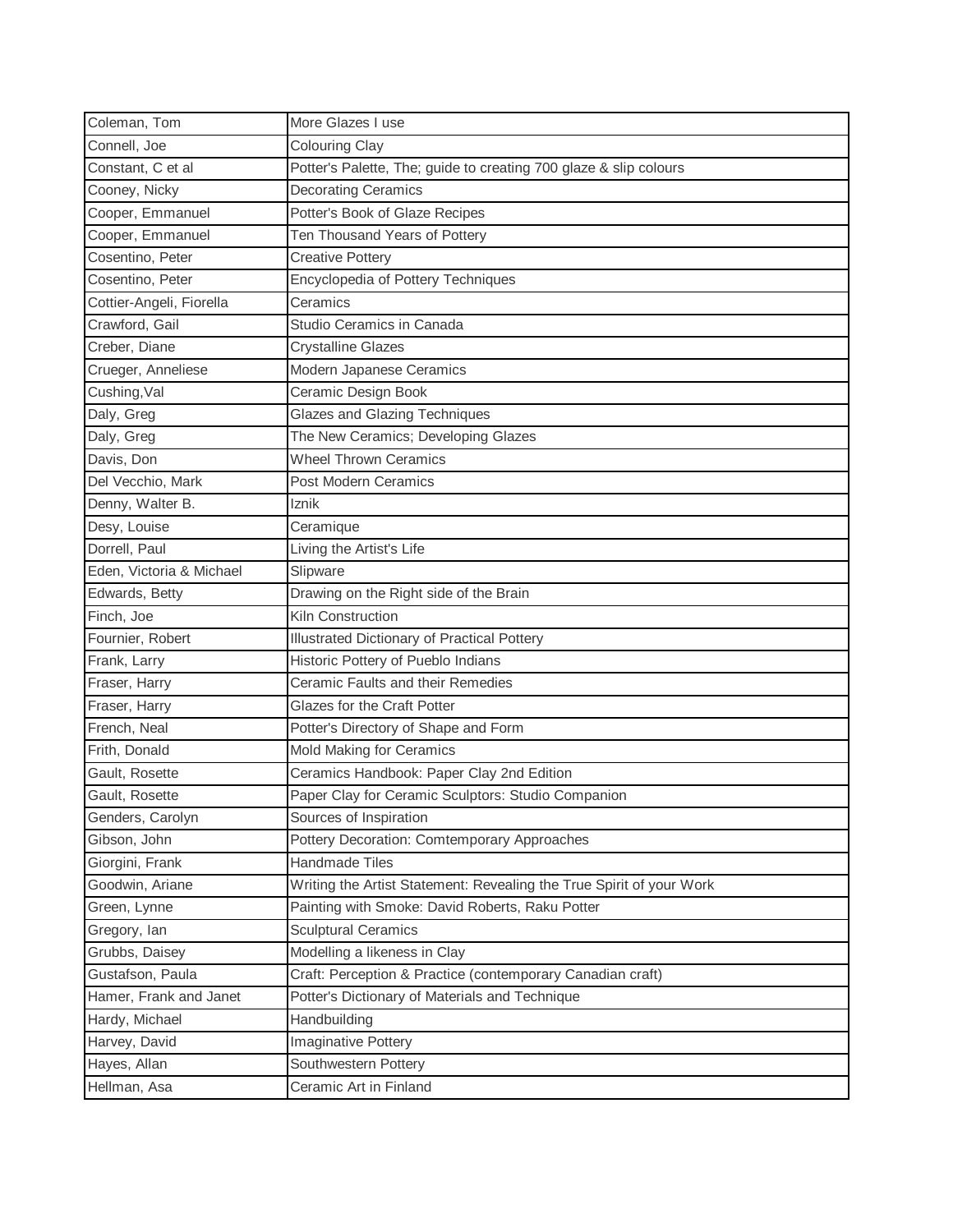| Hessenburg, Karen             | Ceramics for Gardens and Landscapes                   |
|-------------------------------|-------------------------------------------------------|
| Hessenburg, Karen             | Sawdust Firing                                        |
| Hewitt, Mark                  | Potter's Eye, The, Art & Tradition in North Carolina  |
| Heynen, Jennifer              | Ceramic Bead Jewelry                                  |
| Hildyard, Robin               | English Pottery 1620 - 1840                           |
| Hogbin, Stephen               | Appearance & Reality                                  |
| Hopper, Robin                 | Ceramic Spectrum, The                                 |
| Hopper, Robin                 | Ceramics, A Lifetime of Works, Ideas and Teachings    |
| Hopper, Robin                 | Stayin' Alive: Survival Tactics for the Visual Artist |
| Hopper, Robin                 | Making Marks: Discovering the Ceramic Surface         |
| Hopper, Robin                 | <b>Functional Pottery</b>                             |
| Huggins, John                 | Pots for Plants and Gardens                           |
| Hunter, Robert                | Ceramics in America 2010                              |
| Illian, Clary                 | Potter's Workbook, A                                  |
| Isley, Peter                  | Macro-Crystalline Glazes                              |
| Itabashi, Hiromi              | Building Your Own Kiln: Three Japanese Potters        |
| Johnson, Jean                 | Exploring Comtemporary Craft: History, Theory         |
| Jones, Bill                   | Raku Firing                                           |
| Jones, David                  | Firing: Philosphies within Contemporary Practices     |
| Jones, Jeffrey                | Studio Pottery in Britain 1900 - 2005                 |
| Kanzaki, Noritake             | Japanese Teapots                                      |
| Keeling, Jim                  | Flowerpots                                            |
| Kenny, John B.                | Ceramic Sculpture                                     |
| King, Peter                   | Architectural Ceramics for the Studio Potter          |
| <b>Kuwait National Museum</b> | Ceramics from Islamic Lands                           |
| Lane, Arthur                  | Guide to the Collection of Tiles                      |
| Lane, Peter                   | Contemporary Porcelain                                |
| Lane, Peter                   | Ceramic Form                                          |
| Lane, Peter                   | Studio Porcelain; contemporary design and techniques  |
| Lang, Gordon                  | 1000 Tiles; 10 centuries of decorative ceramics       |
| Lark Books                    | 500 Animals in Clay                                   |
| Lark Books                    | 500 Bowls                                             |
| Lark Books                    | 500 Figures in Clay                                   |
| Lark Books                    | 500 Plates and Chargers                               |
| Lark Books                    | 500 Raku                                              |
| Lark Books                    | 500 Teapots                                           |
| Lark Books                    | 500 Tiles                                             |
| Lark Books                    | <b>Masters Earthenware</b>                            |
| Lark Books                    | Penland Book of Ceramics, The                         |
| Lark Books                    | 500 Cups                                              |
| Lark Books                    | 500 Pitchers                                          |
| Lark Books                    | 500 Vases                                             |
| Lark Books                    | <b>Masters Porcelain</b>                              |
| Lawrence, W.G.                | Ceramic Science for the Potter                        |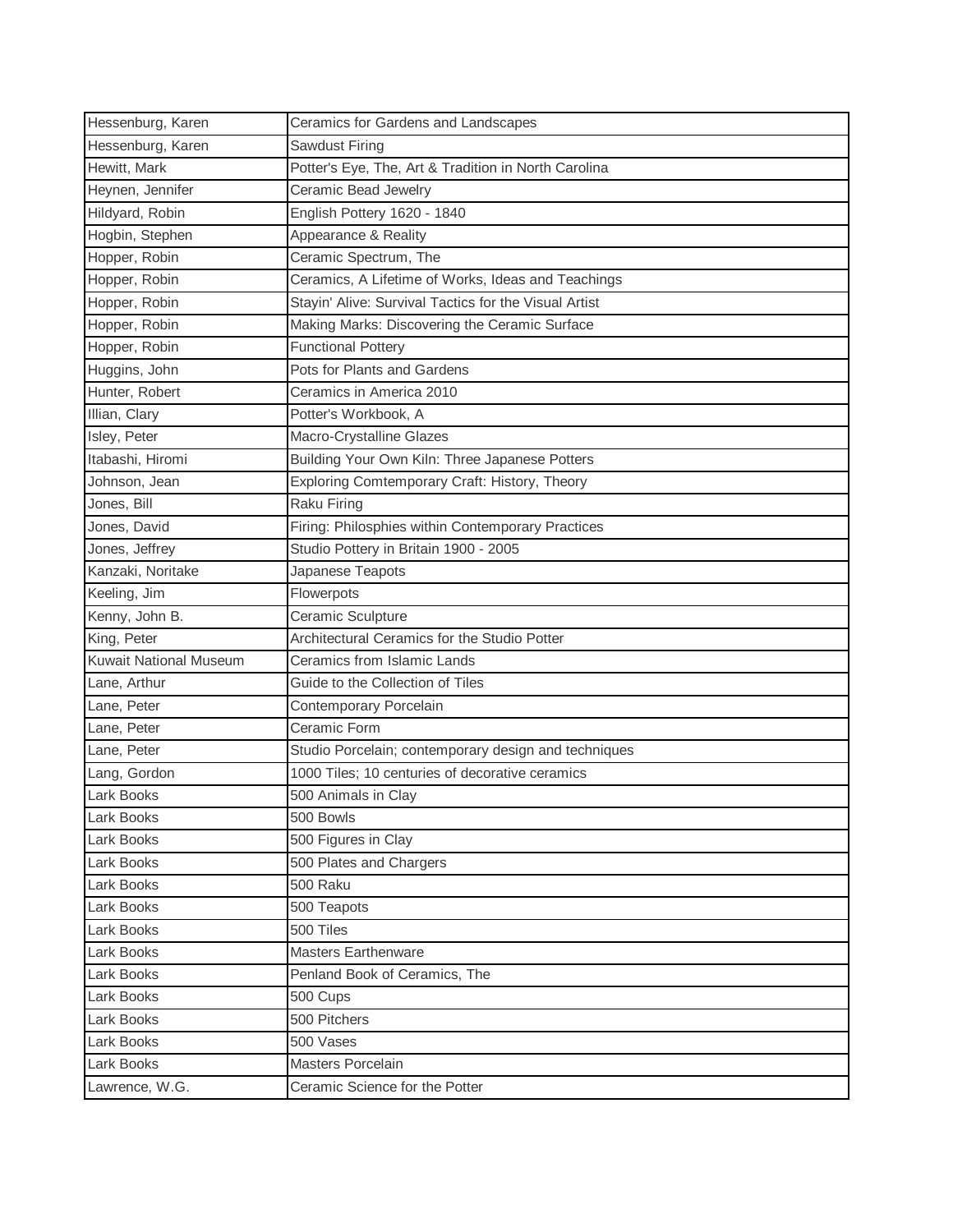| Leach, Bernard            | Potter's Book, A                                                             |
|---------------------------|------------------------------------------------------------------------------|
| Leach, Bernard            | Hamada- Potter                                                               |
| Leach, Bernard            | A Potter's Work                                                              |
| Leach, Simon              | Simon Leach's Pottery Handbook                                               |
| Lehman, Dick              | Wood Firing: Journeys and Techniques                                         |
| Lewing, Paul              | China Pain and Overglaze                                                     |
| Lewis, David              | Warren Mackenzie: an American Potter                                         |
| Lightwood, Anne           | Working with Paperclay and Other Additives                                   |
| Lou, Nils                 | Art of Firing Kilns, The                                                     |
| Lungley, Martin           | Gardenware                                                                   |
| Malmstrom, Margit         | Bruno Lucchesi Modeling the Figure in Clay                                   |
| Malmstrom, Margit         | Bruno Lucchesi Modeling the Head in Clay                                     |
| Malone, Kate              | A Book of Pots                                                               |
| Mathieu, Paul             | Sex Pots                                                                     |
| Mattison, Steve           | Complete Potter, The                                                         |
| Mattison, Steve           | Two Books in One Ceramics                                                    |
| McCann, Michael           | <b>Health Hazards Manual for Artists</b>                                     |
| McErlain, Alex            | Art of Throwing                                                              |
| Memott, Harry             | Artists guide to the Use of Ceramic Oxides                                   |
| Menten, Theodore          | Japanese Border Designs                                                      |
| Mills, Maureen            | Surface Design for Ceramists                                                 |
| Minogue, Coll             | <b>Slab Built Ceramics</b>                                                   |
| Minogue, Coll             | Impressed and Incised Ceramics                                               |
| Mohr, Richard D.          | Pottery, Politics, Art                                                       |
|                           | Hares Fur, Tortoiseshell and Partridge Feather (Chinese brown & black glazed |
| Mowrey, Robert            | ceramics)                                                                    |
| Murfitt, Stephen          | Glaze Book, The (A visual catalog of decorative ceramic glazes)              |
| Nance, John               | Mud Pie Dilemma                                                              |
| Nelson, Glenn             | Potter's Handbook, A                                                         |
| Nichols, Gail             | Soda, Clay and Fire                                                          |
| Nour-Margeault, Dominique | Modelage Premier Approche                                                    |
| Obstler, Mimi             | Out Of The Earth Into The Fire - 2nd edition                                 |
| Olsen, Frederick          | Kiln Book, The: Materials, Specifications and Construction                   |
| Ostermann, Matthias       | Ceramic Surface, The                                                         |
| Ostermann, Matthias       | New Maiolica, The; Contemporary approaches to colour and technique           |
| Ostermann, Matthias       | Ceramic Narrative (past and present ceramic narrative iconography)           |
| Pancioli, Diana           | <b>Extruded Ceramics</b>                                                     |
| Parmelee/ Harman          | Ceramic Glazes                                                               |
| Peppin Press              | <b>Traditional Dutch Tile Design</b>                                         |
| Perry, Barbara            | Everson Museum of Art: American Ceramics                                     |
| Perryman, Jane            | Naked Clay: Ceramics Without Glaze                                           |
| Perryman, Jane            | Smoke fired Pottery                                                          |
| Perryman, Jane            | Smoke Firing contemporary arists and approaches                              |
| Peters, Lynn              | Surface Decoration for Low Fire Ceramics                                     |
| Peterson, Susan           | <b>Contemporary Ceramics</b>                                                 |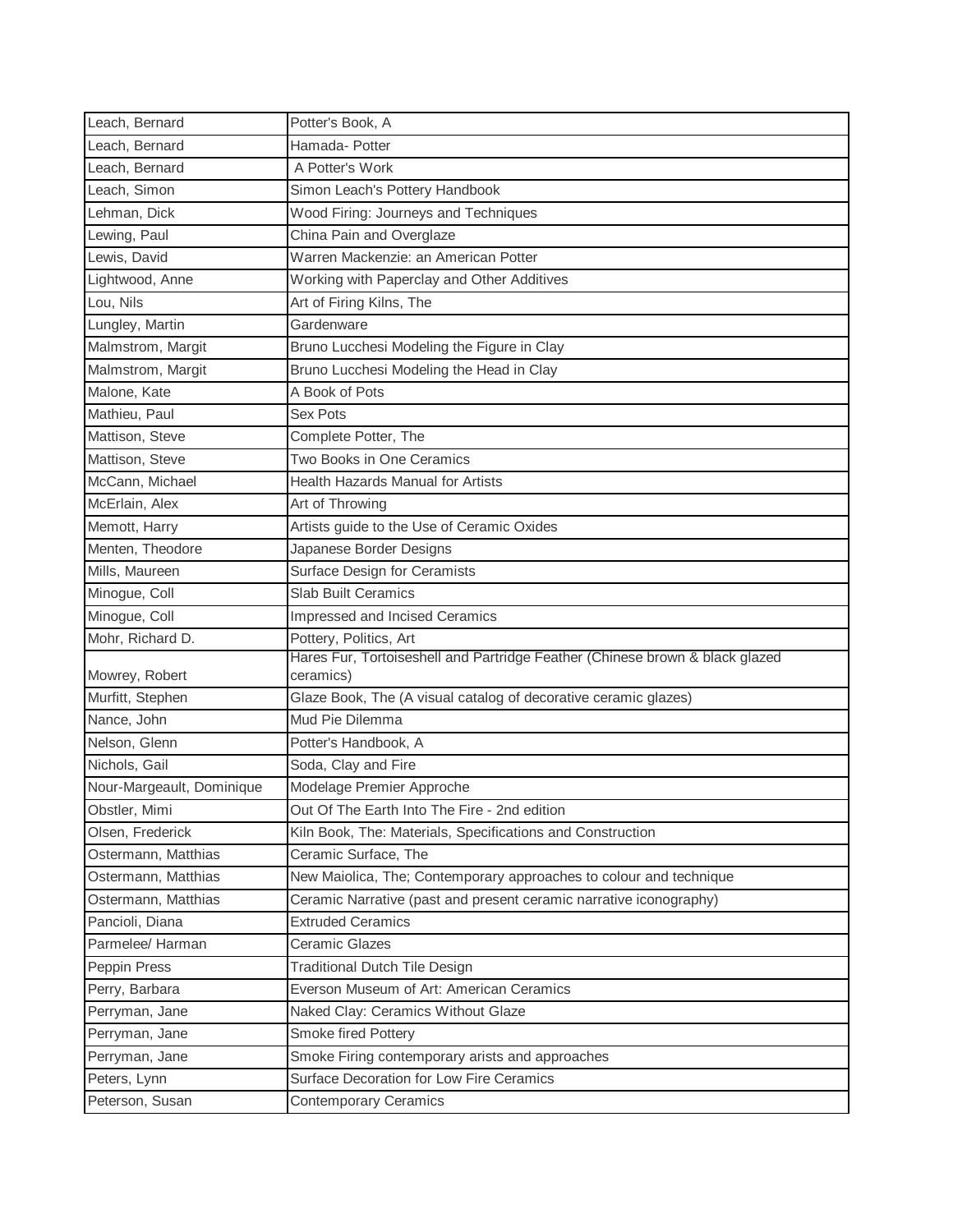| Peterson, Susan             | Living Tradition of Maria Martinez                                     |
|-----------------------------|------------------------------------------------------------------------|
| Peterson, Susan             | Lucy M Lewis: American Indian Potter                                   |
| Peterson, Susan             | Shoji Hamada                                                           |
| Peterson, Susan             | Working with Clay, 2nd edition                                         |
| Peterson, Susan             | Craft and Art of Clay                                                  |
| Peterson, Susan             | Smashing Glazes; 53 artists' insights and recipes                      |
| Petrie, Kevin               | <b>Ceramic Transfer Printing</b>                                       |
| Phethean, Richard           | The New Ceramics Throwing                                              |
| Phillips, Anthony           | Slips and Slipware                                                     |
| Piepenburg, Robert          | <b>Raku Pottery</b>                                                    |
| Piepenburg, Robert          | Spirit of Ceramic Design                                               |
| Piepenburg, Robert          | Spirit of Clay, The                                                    |
| Pitelka, Vince              | Clay: A Studio Handbook                                                |
| Poulton, Irene              | Fired Up with Raku: Over 300 Raku Recipes                              |
| Pozo, Angelica              | Making & Installing Handmade Tiles                                     |
| Proctor, Hughes             | Dossier for Manganese                                                  |
| Quinn, Anthony              | <b>Ceramics Design Course</b>                                          |
| Rhodes, Daniel              | Pottery Form                                                           |
| Richards, M. C.             | Centering: In Pottery, Poetry, and the Person                          |
| Riegger, Hal                | <b>Primitive Pottery</b>                                               |
| Riegger, Hal                | Raku, Art and Technique                                                |
| Rogers, Phil                | <b>Throwing Pots</b>                                                   |
| Rogers, Phil                | Ash Glazes - 2nd edition                                               |
| Rogers, Phil                | <b>Ash Glazes</b>                                                      |
| Ros i Frifola, Maria Dolors | The Art and Craft of Ceramics: Techniques, Projects, Inspiration       |
| Roy, Ron; Hesselberth       | Mastering Cone 6 Glazes                                                |
| Rubino, Peter               | The Portrait in Clay                                                   |
| Sandeman, Allison           | Working with Porcelain                                                 |
| Sanders, Hubert H.          | World of Japanese Ceramics                                             |
| Schreiber, Toby             | Athenian Vase Construction                                             |
| Scotchie, Virginia          | Setting Up Your Ceramic Studio                                         |
| Scott, Marylin              | The Potter's Bible (Reference for both beginners and advanced potters) |
| Shafer, Thomas              | <b>Pottery Decoration</b>                                              |
| Shumate, A. Michael         | Success in the Arts                                                    |
| Simpson, Penny              | Japanese Pottery Handbook                                              |
| Slivka, Rose                | Peter Voulkos                                                          |
| Speight, Charlotte          | Hands In Clay - 4th edition                                            |
| Stanfield, Allison          | I'd Rather be in the Studio                                            |
| Stevens, John               | Man Who Makes Heads with His Hands, The                                |
| Sutherland, Brian           | <b>Glazes from Natural Soucres</b>                                     |
| Tichane, Robert             | Ash Glazes                                                             |
| Toki, John                  | Expertise: A Technical Guide to Ceramics                               |
| Trilling, James             | Language of Ornament, The                                              |
| Triplett, Kathy             | <b>Handbuilt Ceramics</b>                                              |